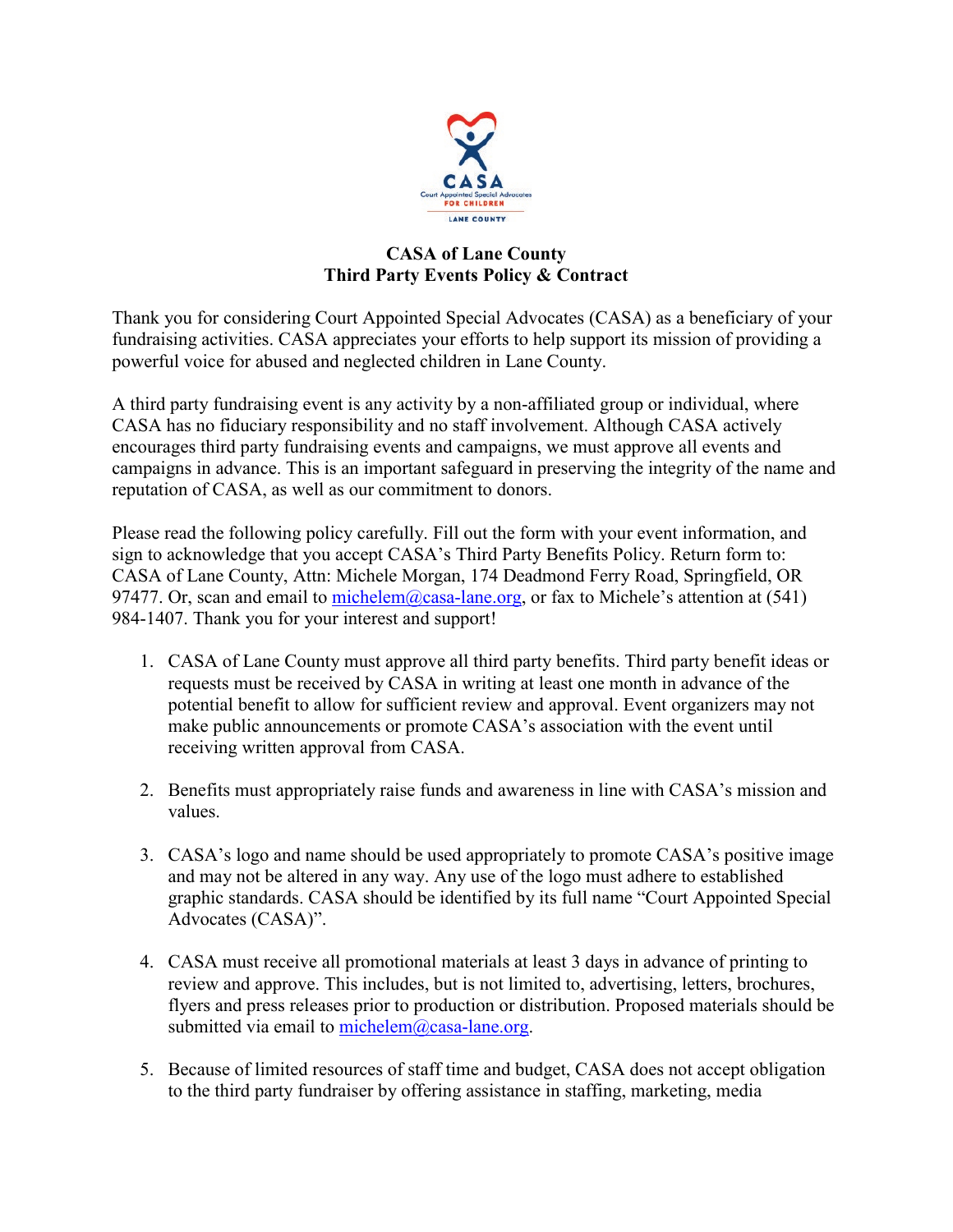advertising, event planning, volunteer coordination or mailings to the private CASA database. CASA will provide printed materials to be distributed at the event at the organizers' request.

- 6. In order to better coordinate fundraising activities, CASA requests a list of any targeted sponsors for the event, before they are approached. Please remember that many individuals and businesses already support CASA and may not wish to make additional donations.
- 7. All expenses related to the event must be paid for out of event proceeds (CASA will not be held accountable for any outstanding expenses).
- 8. Only donations made directly to CASA are tax deductible. Donations made directly to a third party event are not tax deductible. CASA expects to receive the donation of event proceeds within 30 days following the event. CASA will send a tax receipt to the group making the donation as appropriate.
- 9. All community events to benefit CASA must follow applicable laws and regulations. Fundraising groups need to have their own necessary insurance and permits/licenses.
- 10. The benefit organizer hereby fully releases and agrees to hold harmless CASA, its Officers, Directors and representatives of and from any liability, claims, damages, expenses or causes of action for any reason.